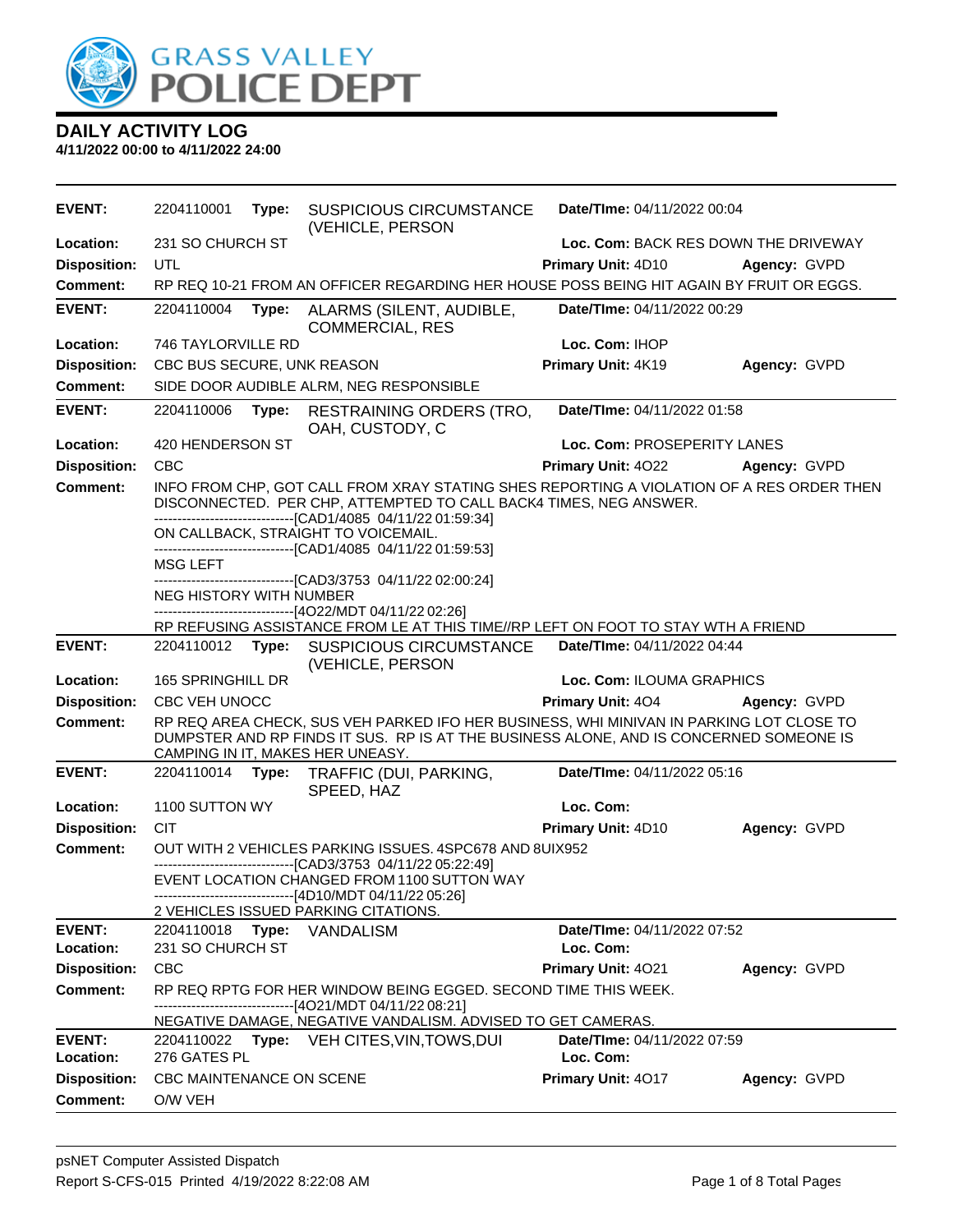

| <b>EVENT:</b>       | 2204110023                                                                                           |       | Type: ANIMALS (ABUSE, LOOSE,<br>FOUND, INJURED)                                                                                                                                                 | Date/TIme: 04/11/2022 08:06                           |              |  |
|---------------------|------------------------------------------------------------------------------------------------------|-------|-------------------------------------------------------------------------------------------------------------------------------------------------------------------------------------------------|-------------------------------------------------------|--------------|--|
| Location:           | 556 FREEMAN LN                                                                                       |       |                                                                                                                                                                                                 | Loc. Com: GRASS VALLEY ANIMAL CONTROL 530<br>477 4630 |              |  |
| <b>Disposition:</b> | <b>REF REF TO SAMMIES</b>                                                                            |       |                                                                                                                                                                                                 | Primary Unit: 4Z32                                    | Agency: GVPD |  |
| <b>Comment:</b>     | PER 4015 PEND FOR 4Z32                                                                               |       | RP RPTG SHE FOUND A LARGE WHI W/BLK DOTS DOGS NOTAGS/COLLAR. RP ADV SHE IS AT THE SHELTER<br>AND NO ONE IS THERE. REQ ASSISTANCE<br>------------------------------[CAD3/4074 04/11/22 08:18:59] |                                                       |              |  |
| <b>EVENT:</b>       |                                                                                                      |       | 2204110024 Type: SUBJECT STOP                                                                                                                                                                   | Date/TIme: 04/11/2022 08:09                           |              |  |
| Location:           | <b>BRUNSWICK RD/49/20</b>                                                                            |       |                                                                                                                                                                                                 | Loc. Com: SB ON RAMP                                  |              |  |
| <b>Disposition:</b> | CBC 98T                                                                                              |       |                                                                                                                                                                                                 | Primary Unit: 4017                                    | Agency: GVPD |  |
| <b>Comment:</b>     | O/W <sub>1</sub>                                                                                     |       |                                                                                                                                                                                                 |                                                       |              |  |
|                     |                                                                                                      |       | ------------------------------[CAD3/4074 04/11/22 08:11:46]<br>EVENT LOCATION CHANGED FROM BRUNSWICK SB ON RAMP                                                                                 |                                                       |              |  |
| <b>EVENT:</b>       |                                                                                                      |       | 2204110025 Type: COMMUNITY POLICING<br><b>ACTION</b>                                                                                                                                            | Date/TIme: 04/11/2022 08:14                           |              |  |
| Location:           | 1913 NEVADA CITY HY                                                                                  |       |                                                                                                                                                                                                 | Loc. Com: ARCO AMPM                                   |              |  |
| <b>Disposition:</b> | CBC 98T                                                                                              |       |                                                                                                                                                                                                 | Primary Unit: 4017                                    | Agency: GVPD |  |
| <b>Comment:</b>     | OW <sub>1</sub>                                                                                      |       |                                                                                                                                                                                                 |                                                       |              |  |
|                     |                                                                                                      |       | -------------------------------[CAD1/3675 04/11/22 08:15:57]<br>EVENT LOCATION CHANGED FROM 1913 NEVADA CITY HWY                                                                                |                                                       |              |  |
| <b>EVENT:</b>       |                                                                                                      |       | 2204110032 Type: TRAFFIC (DUI, PARKING,                                                                                                                                                         | Date/TIme: 04/11/2022 09:02                           |              |  |
| Location:           | SPEED, HAZ<br>49/20 RAMP STATE/WE EMPIRE ST<br>Loc. Com: BETWEEN EMPIRE AND IDAHO<br><b>MARYLAND</b> |       |                                                                                                                                                                                                 |                                                       |              |  |
| <b>Disposition:</b> | HBD INFO TO CHP                                                                                      |       |                                                                                                                                                                                                 | <b>Primary Unit:</b>                                  | Agency: GVPD |  |
| <b>Comment:</b>     |                                                                                                      |       | 911 RPT'G A LADDER STICKING OUT INFO TRAFFIC, TRANSFERRED TO CHP.                                                                                                                               |                                                       |              |  |
|                     |                                                                                                      |       | ------------------------------[CAD1/3675 04/11/22 09:02:42]<br>ADDITIONAL CALLER PLACING IT CLOSER TO IDAHO MARYLAND<br>***** EVENT CLOSED BY CAD1 WITH COMMENT-INFO TO CHP                     |                                                       |              |  |
| <b>EVENT:</b>       |                                                                                                      |       | 2204110035 Type: PROPERTY LOST OR FOUND                                                                                                                                                         | Date/TIme: 04/11/2022 09:34                           |              |  |
| Location:           | 616 SUTTON WY                                                                                        |       |                                                                                                                                                                                                 | Loc. Com: GRASS VALLEY GROCERY OUTLET                 |              |  |
| <b>Disposition:</b> | <b>CBC</b>                                                                                           |       |                                                                                                                                                                                                 | <b>Primary Unit: 4021</b>                             | Agency: GVPD |  |
| <b>Comment:</b>     |                                                                                                      |       | RP IN THE LOBBY REF LOST WALLET.<br>------------------------------[4O21/MDT 04/11/22 09:46]                                                                                                     |                                                       |              |  |
|                     |                                                                                                      |       | RP STATED SHE REPORTED VERBALLY TO FRONT CLERK THAT SHE LOST HER WALLET. UNKNOWN WHERE<br>EXACTLY BUT WALLET LOST BETWEEN GROCERY OUTLET AND1849.                                               |                                                       |              |  |
| <b>EVENT:</b>       |                                                                                                      |       | 2204110036 Type: 911 UNKNOWN<br>(HANGUPS,ABAN'S)                                                                                                                                                | Date/TIme: 04/11/2022 09:36                           |              |  |
| Location:           | 239 MILL ST # 9                                                                                      |       |                                                                                                                                                                                                 | Loc. Com:                                             |              |  |
| <b>Disposition:</b> | <b>HBD</b>                                                                                           |       |                                                                                                                                                                                                 | <b>Primary Unit:</b>                                  | Agency: GVPD |  |
| <b>Comment:</b>     | EVENT CLOSED BY CAD3                                                                                 |       | 911 ACCIDENTAL TRYING TO REACH611                                                                                                                                                               |                                                       |              |  |
| <b>EVENT:</b>       | 2204110040                                                                                           | Type: | DISTURBANCE (NOISE,<br>MUSIC, VERBAL, BARKI                                                                                                                                                     | Date/TIme: 04/11/2022 09:59                           |              |  |
| Location:           | COLFAX AV/HENDERSON ST                                                                               |       |                                                                                                                                                                                                 | Loc. Com:                                             |              |  |
| <b>Disposition:</b> | ARA AND OUTSTANDING836                                                                               |       |                                                                                                                                                                                                 | Primary Unit: 4018                                    | Agency: GVPD |  |
| <b>Case No:</b>     | G2200915                                                                                             |       |                                                                                                                                                                                                 |                                                       |              |  |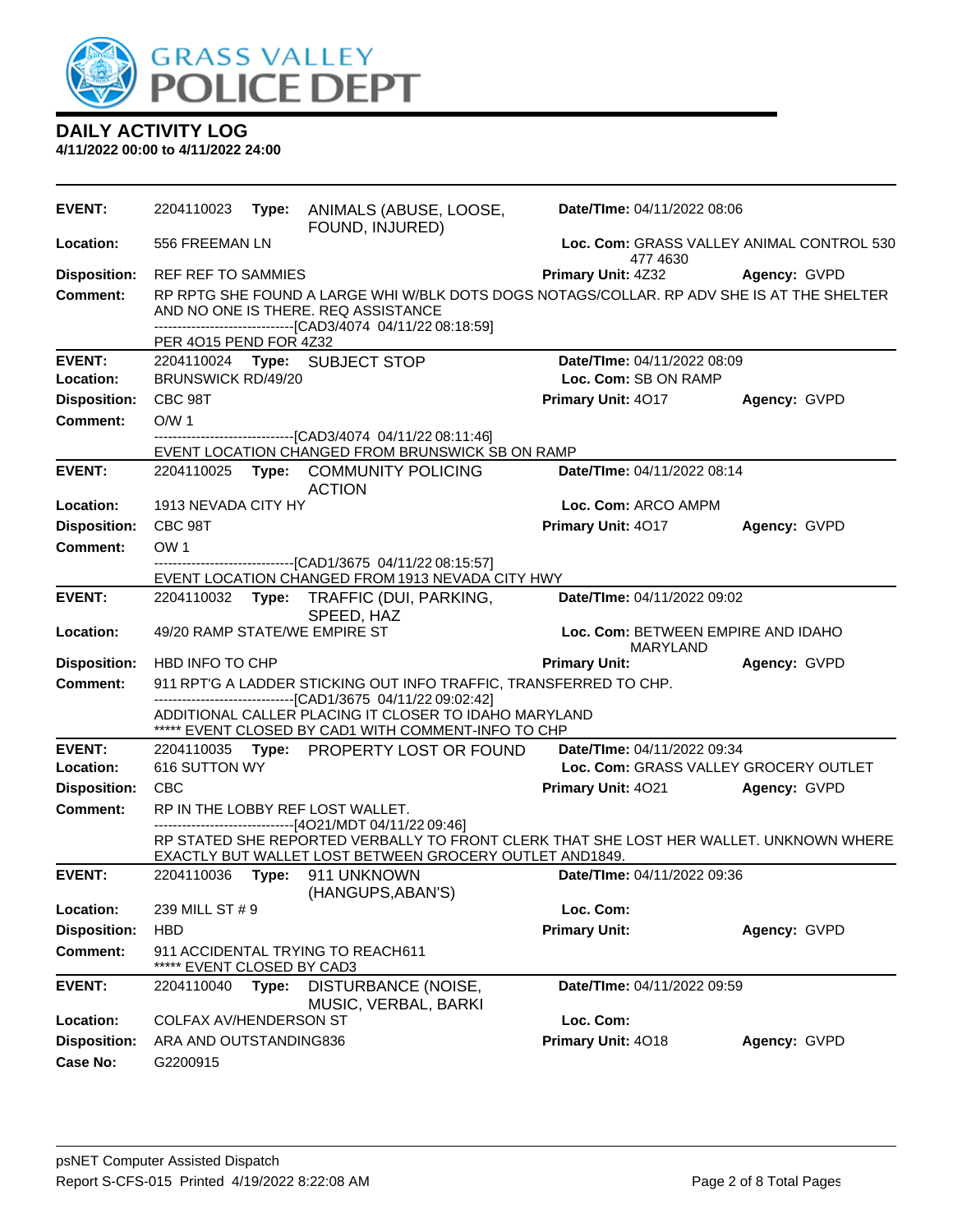

| <b>Comment:</b>                        | 911 CHP XFER/XRAY HYSTERICAL CRYING SCREAMING OWE<br>------------------------------[CAD3/4074_04/11/22 09:59:36]<br>POSS 415P BTWN MALE AND FEMALE UNK IF RESIDENCE OR HOUSE<br>------------------------------[CAD3/4074 04/11/22 09:59:56]<br>CORRECTION RESIDENCE OR VEH<br>-------------------------------[CAD1/3675 04/11/22 10:00:41]<br>RP CALLING IN STATING THE MALE HALF PUNCHED A HOLE IN A WINDOW OF THE WHI VAN. |                                                           |              |  |  |  |
|----------------------------------------|------------------------------------------------------------------------------------------------------------------------------------------------------------------------------------------------------------------------------------------------------------------------------------------------------------------------------------------------------------------------------------------------------------------------------|-----------------------------------------------------------|--------------|--|--|--|
|                                        | GRY HAT BLANKET WRAPPED AROUND HIM.<br>------------------------------[CAD3/4074 04/11/22 10:01:46]                                                                                                                                                                                                                                                                                                                           |                                                           |              |  |  |  |
|                                        | ADD'T CHP XFER/ CHP ADV MALE HIT XRAY WHILE SHE WAS ON THE PHONE.<br>RP DENYING MEDICAL                                                                                                                                                                                                                                                                                                                                      |                                                           |              |  |  |  |
|                                        | --------------------------------[CAD3/4074 04/11/22 10:02:08]<br>RP ADV MALE IS RUNNING AWAY TWD BENNETT<br>-------------------------------[CAD1/3675 04/11/22 10:13:00]                                                                                                                                                                                                                                                     |                                                           |              |  |  |  |
|                                        | ISSUED CASE# G2200915 FOR AGENCY GVPD by UNIT 4O18                                                                                                                                                                                                                                                                                                                                                                           |                                                           |              |  |  |  |
| <b>EVENT:</b>                          | 2204110044 Type: ANIMALS (ABUSE, LOOSE,<br>FOUND, INJURED)                                                                                                                                                                                                                                                                                                                                                                   | Date/TIme: 04/11/2022 10:18                               |              |  |  |  |
| Location:                              | 300 WASHINGTON ST                                                                                                                                                                                                                                                                                                                                                                                                            | Loc. Com:                                                 |              |  |  |  |
| <b>Disposition:</b><br>Case No:        | <b>CBC</b><br>G2200926                                                                                                                                                                                                                                                                                                                                                                                                       | <b>Primary Unit: 4Z32</b>                                 | Agency: GVPD |  |  |  |
| Comment:                               | LOOSE DOG                                                                                                                                                                                                                                                                                                                                                                                                                    |                                                           |              |  |  |  |
|                                        | ------------------------------[CAD1/3675 04/11/22 10:19:04]<br>EVENT LOCATION CHANGED FROM 300 WASHINGTON ST                                                                                                                                                                                                                                                                                                                 |                                                           |              |  |  |  |
|                                        | -------------------------------[CAD3/4074 04/11/22 10:36:00]<br>ADD'T RP RPTG SAME. GERMAN CHEPHERS AND CURRENTLY AT COYOTE/WASHINGTON                                                                                                                                                                                                                                                                                       |                                                           |              |  |  |  |
|                                        | ------------------------------[CAD3/4074 04/11/22 11:05:54]<br>ADD'T CALLER RPTG THE GERMAN SHEPHERD IS IN THE PARK                                                                                                                                                                                                                                                                                                          |                                                           |              |  |  |  |
|                                        | -------------------------------[CAD3/4056 04/12/22 10:45:15]<br>ISSUED CASE# G2200926-G2200926 FOR GVPD by UNIT 4Z32                                                                                                                                                                                                                                                                                                         |                                                           |              |  |  |  |
| <b>EVENT:</b>                          | 2204110045<br>SERVICE, CIVIL, SUBPOENA<br>Type:                                                                                                                                                                                                                                                                                                                                                                              | Date/TIme: 04/11/2022 10:23                               |              |  |  |  |
| Location:                              | 1005 SUTTON WY                                                                                                                                                                                                                                                                                                                                                                                                               | Loc. Com: CVS                                             |              |  |  |  |
| <b>Disposition:</b><br><b>Comment:</b> | <b>NS NEG SERVICE</b>                                                                                                                                                                                                                                                                                                                                                                                                        | <b>Primary Unit: 4V71</b>                                 | Agency: GVPD |  |  |  |
|                                        | <b>CIVIL</b><br>-------------------------------[CAD1/3675_04/11/22 10:23:39]                                                                                                                                                                                                                                                                                                                                                 |                                                           |              |  |  |  |
|                                        | EVENT LOCATION CHANGED FROM 1005 SUTTON WY                                                                                                                                                                                                                                                                                                                                                                                   |                                                           |              |  |  |  |
| <b>EVENT:</b><br>Location:             | Type: SERVICE, CIVIL, SUBPOENA<br>2204110050<br>447 NEAL ST                                                                                                                                                                                                                                                                                                                                                                  | Date/TIme: 04/11/2022 10:41<br>Loc. Com:                  |              |  |  |  |
| <b>Disposition:</b>                    | GS                                                                                                                                                                                                                                                                                                                                                                                                                           | <b>Primary Unit: 4V71</b>                                 | Agency: GVPD |  |  |  |
| <b>Comment:</b>                        | <b>CIVIL</b>                                                                                                                                                                                                                                                                                                                                                                                                                 |                                                           |              |  |  |  |
|                                        | -------------------------[CAD1/3675_04/11/22 10:41:27]<br>EVENT LOCATION CHANGED FROM 447 NEAL ST                                                                                                                                                                                                                                                                                                                            |                                                           |              |  |  |  |
| <b>EVENT:</b><br>Location:             | 2204110060<br>Type:<br><b>SUBJECT STOP</b><br>107 EA MCKNIGHT WY                                                                                                                                                                                                                                                                                                                                                             | Date/Time: 04/11/2022 11:29<br>Loc. Com:                  |              |  |  |  |
| <b>Disposition:</b>                    | CBC 98T                                                                                                                                                                                                                                                                                                                                                                                                                      | Primary Unit: 4017                                        | Agency: GVPD |  |  |  |
| <b>Comment:</b>                        | OW <sub>1</sub>                                                                                                                                                                                                                                                                                                                                                                                                              |                                                           |              |  |  |  |
|                                        | ------------------[CAD3/4074_04/11/22 11:29:22]<br>EVENT LOCATION CHANGED FROM 107 E MCKNIGHT                                                                                                                                                                                                                                                                                                                                |                                                           |              |  |  |  |
| <b>EVENT:</b>                          | 2204110062<br>Type:<br><b>SUBJECT STOP</b>                                                                                                                                                                                                                                                                                                                                                                                   | Date/TIme: 04/11/2022 11:35                               |              |  |  |  |
| Location:                              | <b>KMART</b>                                                                                                                                                                                                                                                                                                                                                                                                                 | Loc. Com:                                                 |              |  |  |  |
| <b>Disposition:</b>                    | CBC 98T                                                                                                                                                                                                                                                                                                                                                                                                                      | Primary Unit: 4017                                        | Agency: GVPD |  |  |  |
| <b>Comment:</b>                        | OW LEONARD JOHNSON                                                                                                                                                                                                                                                                                                                                                                                                           |                                                           |              |  |  |  |
| <b>EVENT:</b><br>Location:             | 2204110066<br>Type:<br><b>FOLLOWUP</b><br>420 HENDERSON ST                                                                                                                                                                                                                                                                                                                                                                   | Date/Time: 04/11/2022 11:41<br>Loc. Com: PROSPERITY LANES |              |  |  |  |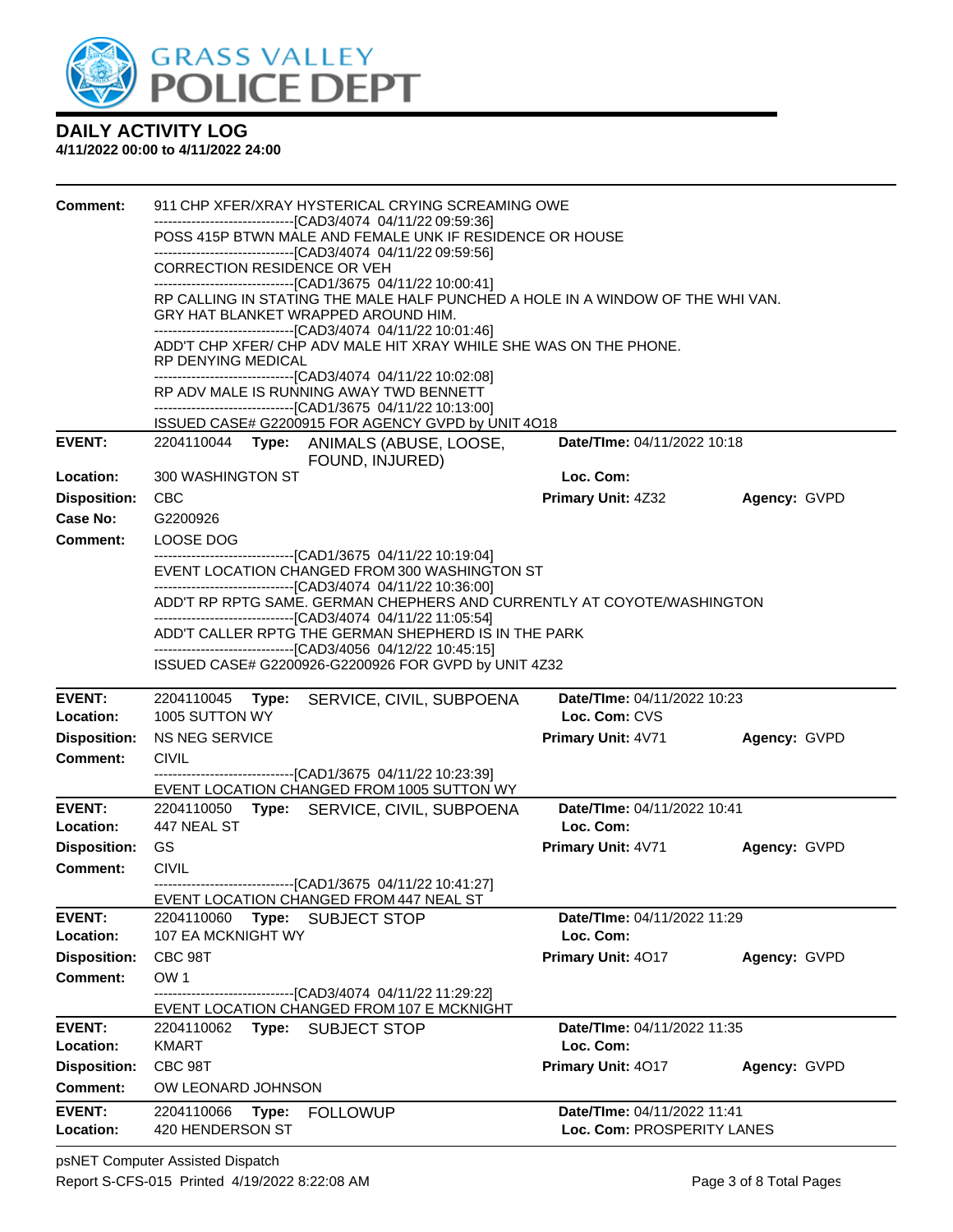

| <b>Disposition:</b> | <b>CBC</b>                                                                                                                                                                                                                                                       | Primary Unit: 4015          | Agency: GVPD |  |  |  |
|---------------------|------------------------------------------------------------------------------------------------------------------------------------------------------------------------------------------------------------------------------------------------------------------|-----------------------------|--------------|--|--|--|
| <b>Comment:</b>     | ---------------------------------[CAD3/4074 04/11/22 11:41:49]<br>EVENT LOCATION CHANGED FROM PROSPERITY LANES                                                                                                                                                   |                             |              |  |  |  |
| <b>EVENT:</b>       | Type: THEFT (GRAND, PETTY, FROM<br>2204110071<br>MERCHANT)                                                                                                                                                                                                       | Date/TIme: 04/11/2022 12:04 |              |  |  |  |
| Location:           | 201 EA MAIN ST                                                                                                                                                                                                                                                   | Loc. Com: ROBINSONS         |              |  |  |  |
| <b>Disposition:</b> | <b>RPT</b>                                                                                                                                                                                                                                                       | Primary Unit: 4015          | Agency: GVPD |  |  |  |
| Case No:            | G2200916                                                                                                                                                                                                                                                         |                             |              |  |  |  |
| <b>Comment:</b>     | EMPLOYEE RPTG THEFT OF A COUPLE DRINKS. RP WANTS SUBJ TOP PAY FOR PRODUCT. RP STATES SU<br>WAS ON THE PHONE WHEN HE WALKED OUT UNK IF INTENTIONAL. SU LEFT WHI TOYT TACOMA LS TWD<br>ROUND ABOUT.<br>------------------------------[CAD3/4074 04/11/22 12:05:10] |                             |              |  |  |  |
|                     | OCC'D 20 MINS AGO                                                                                                                                                                                                                                                |                             |              |  |  |  |
|                     | -------------------------------[CAD3/4074 04/11/22 12:20:42]                                                                                                                                                                                                     |                             |              |  |  |  |
| <b>EVENT:</b>       | ISSUED CASE# G2200916 FOR AGENCY GVPD by UNIT 4O15<br>2204110077 Type: EXTRA PATROL                                                                                                                                                                              | Date/TIme: 04/11/2022 12:16 |              |  |  |  |
| <b>Disposition:</b> | <b>CBC</b>                                                                                                                                                                                                                                                       | Primary Unit: 4017          | Agency: GVPD |  |  |  |
| <b>Comment:</b>     |                                                                                                                                                                                                                                                                  |                             |              |  |  |  |
| <b>EVENT:</b>       | 2204110078<br>Type:<br>VEH CITES, VIN, TOWS, DUI                                                                                                                                                                                                                 | Date/TIme: 04/11/2022 12:30 |              |  |  |  |
| Location:           | 180 LITTON DR                                                                                                                                                                                                                                                    | Loc. Com:                   |              |  |  |  |
| <b>Disposition:</b> | <b>CBC</b>                                                                                                                                                                                                                                                       | Primary Unit: 4017          | Agency: GVPD |  |  |  |
| <b>Comment:</b>     | OW VEH                                                                                                                                                                                                                                                           |                             |              |  |  |  |
|                     | ------------------------------[CAD3/4074 04/11/22 12:31:03]<br>EVENT LOCATION CHANGED FROM 180 LITTON                                                                                                                                                            |                             |              |  |  |  |
| <b>EVENT:</b>       | 2204110079 Type: VEH CITES, VIN, TOWS, DUI                                                                                                                                                                                                                       | Date/TIme: 04/11/2022 12:33 |              |  |  |  |
| Location:           | 49/20 STATE/DORSEY DR                                                                                                                                                                                                                                            | Loc. Com: NB                |              |  |  |  |
| <b>Disposition:</b> | <b>HBD</b>                                                                                                                                                                                                                                                       | <b>Primary Unit:</b>        | Agency: GVPD |  |  |  |
| <b>Comment:</b>     | 911 RPT'G 23103 DRIVER STARTED NEAR WOLF RD, PLT "RYDTT" GRY DODGE RAM, UNABLE TO MAINTAIN,<br>ALMOST RAN THE RP OFF THE ROADWAY, TRANSFERRED TO CHP.<br>-------------------------------[CAD3/4074 04/11/22 12:36:52]                                            |                             |              |  |  |  |
|                     | <b>VOICED</b>                                                                                                                                                                                                                                                    |                             |              |  |  |  |
| <b>EVENT:</b>       | ***** EVENT CLOSED BY CAD3<br>2204110085 Type: VEH CITES, VIN, TOWS, DUI                                                                                                                                                                                         | Date/TIme: 04/11/2022 12:53 |              |  |  |  |
| Location:           | 604 LEDUC ST                                                                                                                                                                                                                                                     | Loc. Com:                   |              |  |  |  |
| <b>Disposition:</b> | <b>RPT VEH TOWED</b>                                                                                                                                                                                                                                             | <b>Primary Unit: 4017</b>   | Agency: GVPD |  |  |  |
| Case No:            | G2200917                                                                                                                                                                                                                                                         |                             |              |  |  |  |
| <b>Comment:</b>     | OW VEH 6VIT096                                                                                                                                                                                                                                                   |                             |              |  |  |  |
|                     | -------------------------[CAD3/4074_04/11/22 12:53:59]<br>EVENT LOCATION CHANGED FROM 604 LE DUC                                                                                                                                                                 |                             |              |  |  |  |
|                     | ---------------------------[CAD3/4074_04/11/22 12:54:35]<br>ISSUED CASE# G2200917 FOR AGENCY GVPD by UNIT 4O17<br>--------------------------------[CAD1/4056 04/11/22 12:55:13]                                                                                  |                             |              |  |  |  |
|                     | TOW ASSIGNED-KILROYS, 800 E MAIN ST, GRASS VALLEY, 5302733495,                                                                                                                                                                                                   |                             |              |  |  |  |
|                     | ------------------------------[CAD1/4056 04/11/22 12:55:20]<br>10-39 KILROYS, DRIVE TIME                                                                                                                                                                         |                             |              |  |  |  |
|                     | --------------------------------[CAD3/4074 04/11/22 13:16:32]<br>FCN/3702210102538                                                                                                                                                                               |                             |              |  |  |  |
| <b>EVENT:</b>       | 2204110091<br>Type:<br><b>SUSPICIOUS CIRCUMSTANCE</b><br>(VEHICLE, PERSON                                                                                                                                                                                        | Date/TIme: 04/11/2022 13:11 |              |  |  |  |
| Location:           | 613 LEDUC ST                                                                                                                                                                                                                                                     | Loc. Com:                   |              |  |  |  |
| <b>Disposition:</b> | ARA                                                                                                                                                                                                                                                              | Primary Unit: 4K19          | Agency: GVPD |  |  |  |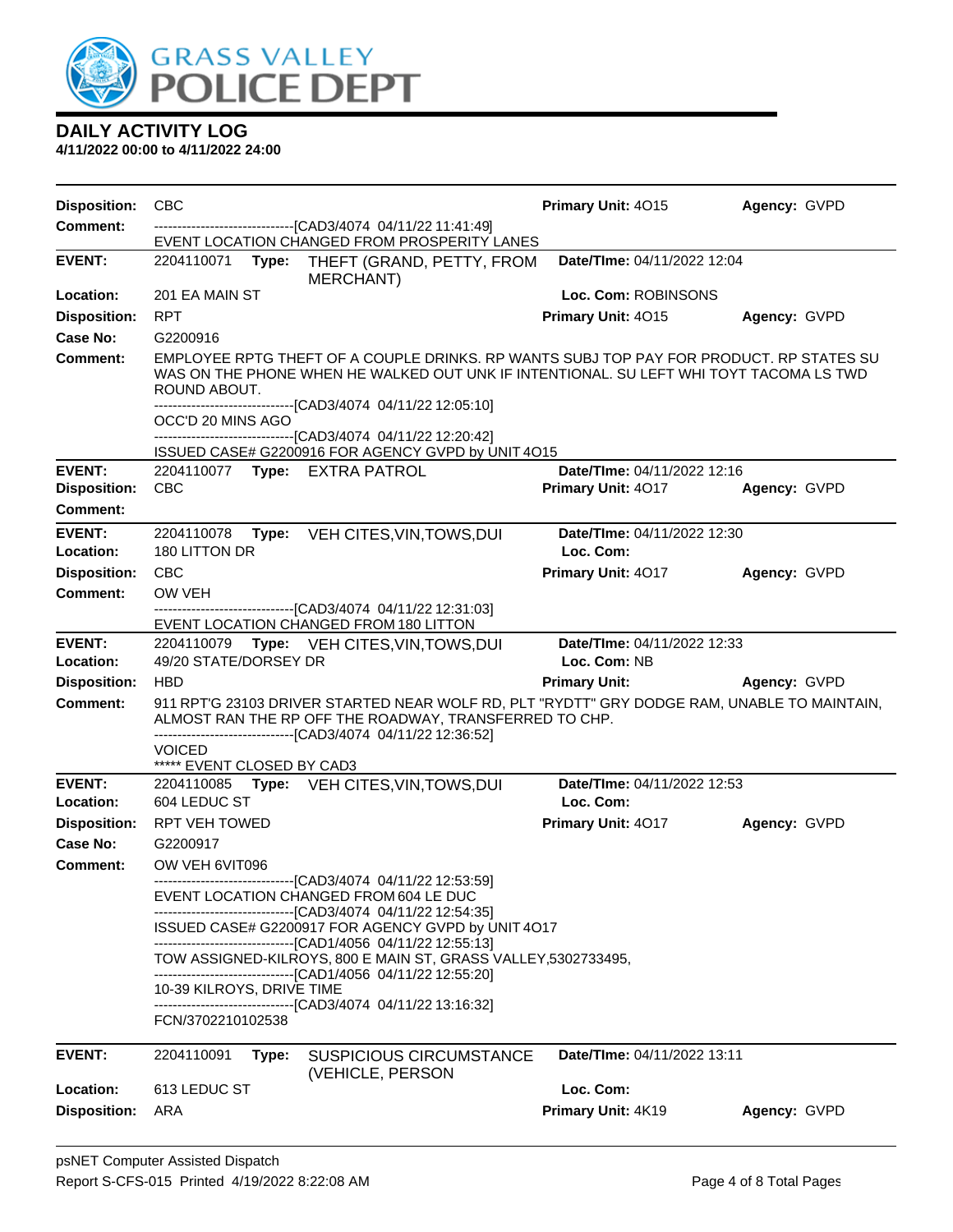

#### **4/11/2022 00:00 to 4/11/2022 24:00**

| <b>Comment:</b>            | <b>EYES ON PURSUIT VEH</b>                                                                                                                                                 |                                                                                     |                                                                                                                                                                                                                     |                                                         |              |  |
|----------------------------|----------------------------------------------------------------------------------------------------------------------------------------------------------------------------|-------------------------------------------------------------------------------------|---------------------------------------------------------------------------------------------------------------------------------------------------------------------------------------------------------------------|---------------------------------------------------------|--------------|--|
|                            | 78918DV                                                                                                                                                                    |                                                                                     |                                                                                                                                                                                                                     |                                                         |              |  |
|                            |                                                                                                                                                                            |                                                                                     | -------------------------------[CAD3/4074 04/11/22 13:15:14]<br>EVENT LOCATION CHANGED FROM LEDUC<br>------------------------------[4K19/MDT 04/11/22 14:27]                                                        |                                                         |              |  |
|                            |                                                                                                                                                                            |                                                                                     | AR ARRESTED AND BOOKED FOR 2800.2 VC                                                                                                                                                                                |                                                         |              |  |
| <b>EVENT:</b>              |                                                                                                                                                                            |                                                                                     | 2204110096 Type: THEFT (GRAND, PETTY, FROM<br>MERCHANT)                                                                                                                                                             | Date/TIme: 04/11/2022 13:19                             |              |  |
| Location:                  | 1008 PLAZA DR                                                                                                                                                              |                                                                                     |                                                                                                                                                                                                                     | Loc. Com: SPEEDWAY                                      |              |  |
| <b>Disposition:</b>        | <b>CBC</b>                                                                                                                                                                 |                                                                                     |                                                                                                                                                                                                                     | <b>Primary Unit: 4021</b>                               | Agency: GVPD |  |
| <b>Comment:</b>            | 7TDP999                                                                                                                                                                    |                                                                                     | RP RPTG THEFT OF 6 EMPTY BINS FROM OUTSIDE. OCC'D YESTERDAY. SU VEH IS A BLK HUMMER4D LP:                                                                                                                           |                                                         |              |  |
|                            |                                                                                                                                                                            |                                                                                     | -------------------------------[CAD3/4074 04/11/22 13:25:36]                                                                                                                                                        |                                                         |              |  |
| <b>EVENT:</b>              |                                                                                                                                                                            |                                                                                     | RP DISCONNECTED WHILE ON HOLD BEFORE PROVIDING LAST NAME<br>2204110097 Type: COMMUNITY POLICING<br><b>ACTION</b>                                                                                                    | Date/TIme: 04/11/2022 13:25                             |              |  |
| Location:                  | 905 WE MAIN ST                                                                                                                                                             |                                                                                     |                                                                                                                                                                                                                     | Loc. Com:                                               |              |  |
| <b>Disposition:</b>        | <b>CBC</b>                                                                                                                                                                 |                                                                                     |                                                                                                                                                                                                                     | Primary Unit: 4D16                                      | Agency: GVPD |  |
| <b>Comment:</b>            |                                                                                                                                                                            |                                                                                     | -------------------------------[CAD1/4056 04/11/22 13:28:15]                                                                                                                                                        |                                                         |              |  |
|                            |                                                                                                                                                                            |                                                                                     | EVENT LOCATION CHANGED FROM 905 WEST MAIN ST                                                                                                                                                                        |                                                         |              |  |
| EVENT:<br>Location:        | DORSEY DR/CATHERINE LN                                                                                                                                                     |                                                                                     | 2204110112 Type: TRAFFIC ACCIDENT                                                                                                                                                                                   | Date/TIme: 04/11/2022 14:07<br>Loc. Com:                |              |  |
| <b>Disposition:</b>        | AST                                                                                                                                                                        |                                                                                     |                                                                                                                                                                                                                     | <b>Primary Unit: 405</b>                                | Agency: GVPD |  |
| Case No:                   | G2200918                                                                                                                                                                   |                                                                                     |                                                                                                                                                                                                                     |                                                         |              |  |
| <b>Comment:</b>            | 2 VEH 1182                                                                                                                                                                 |                                                                                     |                                                                                                                                                                                                                     |                                                         |              |  |
|                            |                                                                                                                                                                            |                                                                                     | -------------------------------[CAD1/4056 04/11/22 14:10:51]<br>EVENT LOCATION CHANGED FROM DORSEY/CATHERINE                                                                                                        |                                                         |              |  |
|                            |                                                                                                                                                                            |                                                                                     | -------------------------------[CAD3/4074 04/11/22 14:23:23]<br>TOW ASSIGNED-CELESTIAL VALLEY TOWING,875 IDAHO MARYLAND DR, GRASS VALLEY,5302723353,<br>------------------------------[CAD3/4074 04/11/22 14:23:28] |                                                         |              |  |
|                            | CELESTIAL ETA DRIVE TIME                                                                                                                                                   |                                                                                     | -------------------------------[CAD1/4056 04/11/22 14:23:29]                                                                                                                                                        |                                                         |              |  |
|                            | 10-39 AAA LOG #38413                                                                                                                                                       |                                                                                     | -------------------------------[CAD1/4056 04/11/22 14:26:43]                                                                                                                                                        |                                                         |              |  |
|                            |                                                                                                                                                                            |                                                                                     | PER CHP, NB AND SB ARE NOW REOPENED<br>------------------------------[CAD3/4074 04/11/22 14:29:23]                                                                                                                  |                                                         |              |  |
|                            |                                                                                                                                                                            |                                                                                     | ISSUED CASE# G2200918 FOR AGENCY GVPD by UNIT 4O5                                                                                                                                                                   |                                                         |              |  |
| <b>EVENT:</b>              | 2204110114 Type: 911 UNKNOWN                                                                                                                                               |                                                                                     | (HANGUPS, ABAN'S)                                                                                                                                                                                                   | Date/TIme: 04/11/2022 14:13                             |              |  |
| Location:                  | LAT: 39.20058600 LONG: -121.056772                                                                                                                                         |                                                                                     |                                                                                                                                                                                                                     | Loc. Com:                                               |              |  |
| <b>Disposition:</b>        | <b>HBD</b>                                                                                                                                                                 |                                                                                     |                                                                                                                                                                                                                     | <b>Primary Unit:</b>                                    | Agency: GVPD |  |
| <b>Comment:</b>            | 911 ABANDON, BUSY ON CALLBACK<br>***** EVENT CLOSED BY CAD1                                                                                                                |                                                                                     |                                                                                                                                                                                                                     |                                                         |              |  |
| <b>EVENT:</b>              | 2204110121                                                                                                                                                                 | Date/TIme: 04/11/2022 14:44<br>DISTURBANCE (NOISE,<br>Type:<br>MUSIC, VERBAL, BARKI |                                                                                                                                                                                                                     |                                                         |              |  |
| Location:                  | 107 E MCKNIGHT WY                                                                                                                                                          |                                                                                     |                                                                                                                                                                                                                     | Loc. Com: GRASS VALLEY CHEVRON                          |              |  |
| <b>Disposition:</b>        | <b>CBC</b>                                                                                                                                                                 |                                                                                     |                                                                                                                                                                                                                     | <b>Primary Unit: 4K19</b>                               | Agency: GVPD |  |
| Comment:                   | RP REQ ASSISTANCE WITH THE BSN, RP DROVE OFF WITH THE PUMP AND IS TRYING TO PAY FOR THE<br>DAMAGE BUT THE EMPLOYEE IS BEING HOSTILE<br>------[CAD1/4056 04/11/22 14:44:20] |                                                                                     |                                                                                                                                                                                                                     |                                                         |              |  |
|                            |                                                                                                                                                                            |                                                                                     | EVENT CALL TYPE CHANGED FROM ALL                                                                                                                                                                                    |                                                         |              |  |
| <b>EVENT:</b><br>Location: | 2204110123 Type: VEHICLE STOP<br>IDAHO MARYLAND RD/SUTTON WY                                                                                                               |                                                                                     |                                                                                                                                                                                                                     | Date/TIme: 04/11/2022 14:49<br>Loc. Com: EAST OF SUTTON |              |  |

psNET Computer Assisted Dispatch Report S-CFS-015 Printed 4/19/2022 8:22:08 AM Page 5 of 8 Total Pages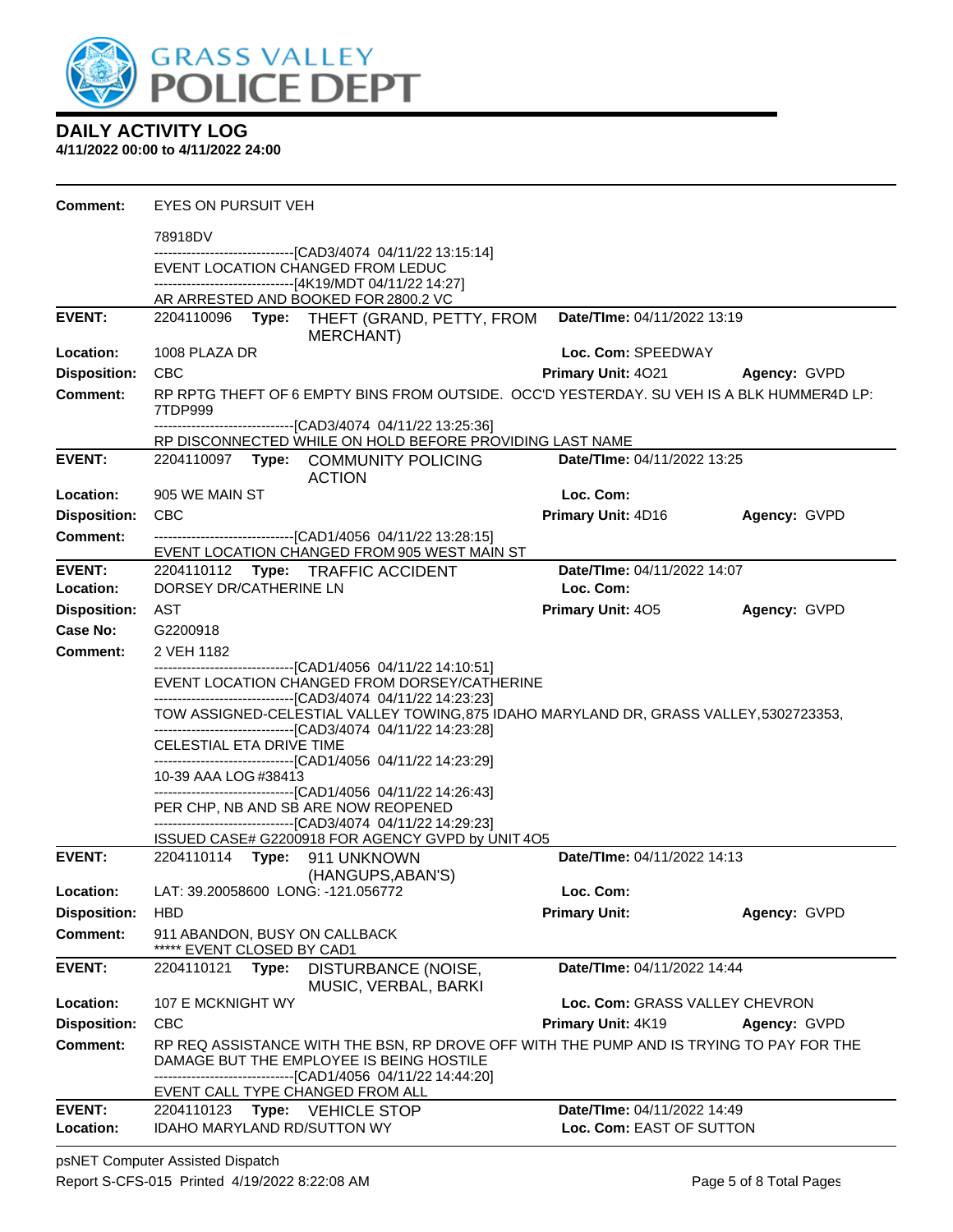

| <b>Disposition:</b> | <b>WA VERBAL</b>            |       |                                                                                                                                                  | Primary Unit: 4017                 | Agency: GVPD                             |  |
|---------------------|-----------------------------|-------|--------------------------------------------------------------------------------------------------------------------------------------------------|------------------------------------|------------------------------------------|--|
| <b>Comment:</b>     | License: 8V06275            |       |                                                                                                                                                  |                                    |                                          |  |
|                     |                             |       | ------------------------------[CAD3/4074_04/11/22 14:49:41]<br>EVENT LOCATION CHANGED FROM IDAHO MARYLAND/EA SUTTON                              |                                    |                                          |  |
| <b>EVENT:</b>       | 2204110124                  | Type: | 911 UNKNOWN                                                                                                                                      | Date/TIme: 04/11/2022 14:49        |                                          |  |
|                     |                             |       | (HANGUPS, ABAN'S)                                                                                                                                |                                    |                                          |  |
| Location:           |                             |       | LAT: 39.20058600 LONG: -121.056771                                                                                                               | Loc. Com:                          |                                          |  |
| <b>Disposition:</b> | INF LOG PER 4015            |       |                                                                                                                                                  | <b>Primary Unit:</b>               | Agency: GVPD                             |  |
| <b>Comment:</b>     | 911 OPEN LINE NOTHING HEARD |       |                                                                                                                                                  |                                    |                                          |  |
|                     |                             |       | -------------------------[CAD1/4056 04/11/22 14:50:04]<br>UNABLE TO CALLBACK, ERROR CODE<br>***** EVENT CLOSED BY CAD3 WITH COMMENT-LOG PER 4015 |                                    |                                          |  |
| <b>EVENT:</b>       |                             |       | 2204110127 Type: VEH CITES, VIN, TOWS, DUI                                                                                                       | Date/TIme: 04/11/2022 15:09        |                                          |  |
| Location:           | 1100 BLK SUTTON             |       |                                                                                                                                                  | Loc. Com:                          |                                          |  |
| <b>Disposition:</b> | <b>CBC</b>                  |       |                                                                                                                                                  | Primary Unit: 4017                 | Agency: GVPD                             |  |
| <b>Comment:</b>     | OW VEH                      |       |                                                                                                                                                  |                                    |                                          |  |
| <b>EVENT:</b>       | 2204110128                  | Type: | <b>FIRE</b>                                                                                                                                      | <b>Date/Time: 04/11/2022 15:12</b> |                                          |  |
| Location:           | 19 JUAN WY                  |       |                                                                                                                                                  | Loc. Com:                          |                                          |  |
| <b>Disposition:</b> |                             |       |                                                                                                                                                  | Primary Unit: 4017                 | Agency: GVPD                             |  |
| Comment:            |                             |       | 911 BRANCH FELL INTO HOUSE/XFER TO CALFIRE                                                                                                       |                                    |                                          |  |
| <b>EVENT:</b>       | 2204110130                  | Type: | PUBLIC RELATION CONTACT                                                                                                                          | Date/TIme: 04/11/2022 15:17        |                                          |  |
| Location:           | 1262 SUTTON WY              |       |                                                                                                                                                  |                                    | Loc. Com: HOSPITALITY HOUSE 530 271 7144 |  |
| <b>Disposition:</b> | <b>CBC</b>                  |       |                                                                                                                                                  | Primary Unit: 4021                 | Agency: GVPD                             |  |
| <b>Comment:</b>     | <b>CLEARANCE 1</b>          |       |                                                                                                                                                  |                                    |                                          |  |
| <b>EVENT:</b>       | 2204110135                  | Type: | ANIMALS (ABUSE, LOOSE,<br>FOUND, INJURED)                                                                                                        | Date/TIme: 04/11/2022 15:34        |                                          |  |
| Location:           | 520 EA MAIN ST              |       |                                                                                                                                                  | Loc. Com:                          |                                          |  |
| <b>Disposition:</b> | CBC                         |       |                                                                                                                                                  | Primary Unit: 4Z32                 | Agency: GVPD                             |  |
| <b>Comment:</b>     |                             |       | -------------------------------[CAD3/4074 04/11/22 15:34:56]<br>EVENT LOCATION CHANGED FROM 520 E MAIN                                           |                                    |                                          |  |
| <b>EVENT:</b>       | 2204110136                  |       | Type: FOLLOWUP                                                                                                                                   | Date/TIme: 04/11/2022 15:38        |                                          |  |
| Location:           | 147 CELESTA DR              |       |                                                                                                                                                  | Loc. Com:                          |                                          |  |
| <b>Disposition:</b> | <b>PEN</b>                  |       |                                                                                                                                                  | Primary Unit: 4021                 | Agency: GVPD                             |  |
| Comment:            | RP REQ 10-21 REF G2200848   |       |                                                                                                                                                  |                                    |                                          |  |
| <b>EVENT:</b>       | 2204110138                  | Type: | DISTURBANCE (NOISE,<br>MUSIC, VERBAL, BARKI                                                                                                      | Date/TIme: 04/11/2022 15:47        |                                          |  |
| Location:           | 520 LINDEN AV               |       |                                                                                                                                                  | Loc. Com:                          |                                          |  |
| <b>Disposition:</b> |                             |       | CBC ADVISED OF RO PROCESS. CIVIL ISSUE                                                                                                           | Primary Unit: 4021                 | Agency: GVPD                             |  |
| <b>Comment:</b>     |                             |       | RP IN THE GVPD LOBBY REQ TO SPEAK TO SOMEONE ABOUT AN ONGOING NEIGHBOR DISPUTE                                                                   |                                    |                                          |  |
| <b>EVENT:</b>       | 2204110144                  | Type: | <b>COMMUNITY POLICING</b><br><b>ACTION</b>                                                                                                       | Date/TIme: 04/11/2022 16:09        |                                          |  |
| Location:           | 1100 BLK SUTTON             |       |                                                                                                                                                  | Loc. Com:                          |                                          |  |
| <b>Disposition:</b> | <b>RPT</b>                  |       |                                                                                                                                                  | Primary Unit: 4017                 | Agency: GVPD                             |  |
| Case No:            | G2200919                    |       |                                                                                                                                                  |                                    |                                          |  |
| Comment:            |                             |       | --------------------------[CAD1/4056_04/11/22 16:36:44]<br>ISSUED CASE# G2200919 FOR AGENCY GVPD by UNIT 4O17                                    |                                    |                                          |  |
| <b>EVENT:</b>       | 2204110146                  | Type: | TRAFFIC (DUI, PARKING,<br>SPEED, HAZ                                                                                                             | Date/TIme: 04/11/2022 16:15        |                                          |  |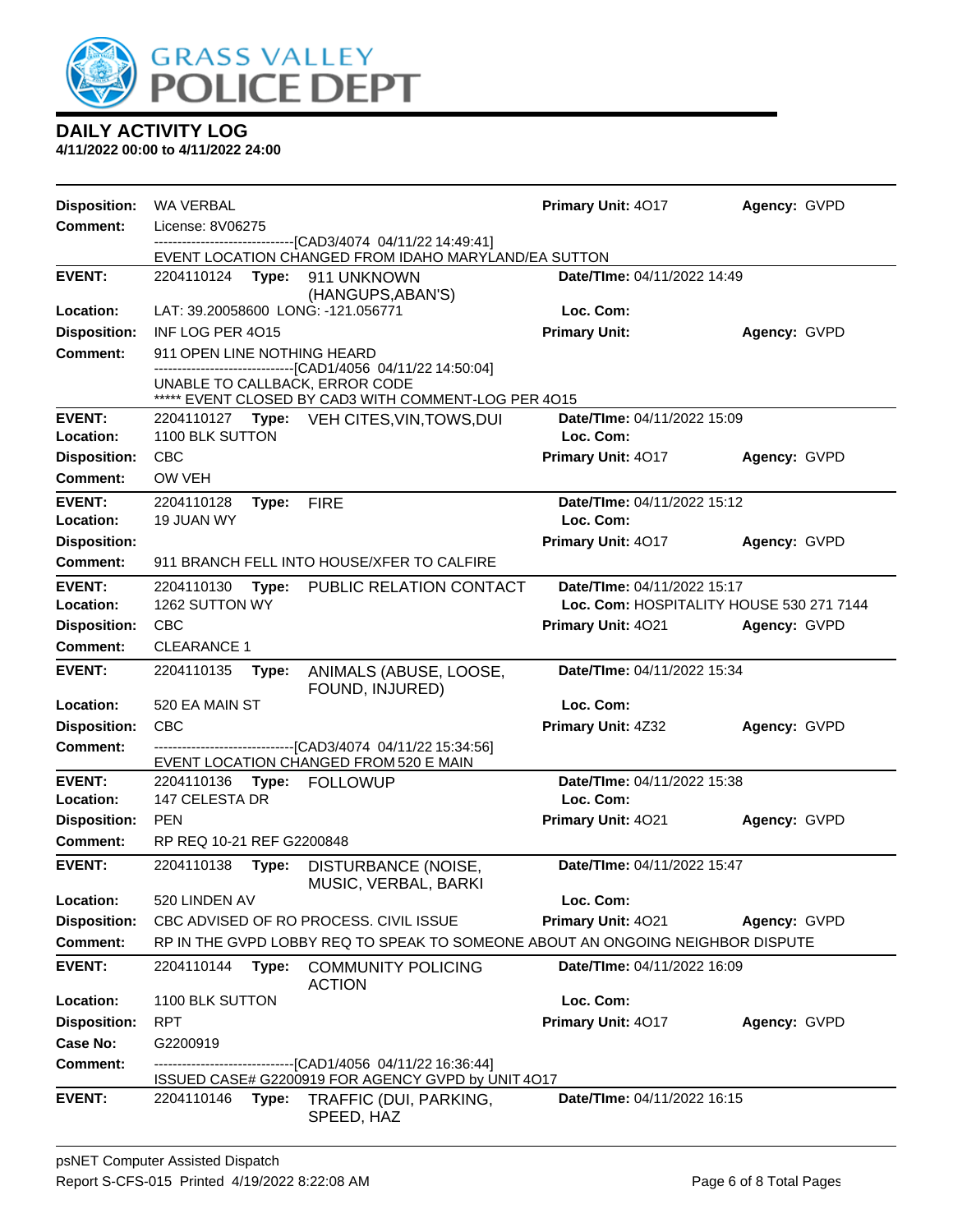

| Location:                        | 214 MILL ST                                                                                                                                                         |                                                                                                       |                                                                                                                                                                                                                                                                                                                                              | Loc. Com: WELLS FARGO                      |              |  |
|----------------------------------|---------------------------------------------------------------------------------------------------------------------------------------------------------------------|-------------------------------------------------------------------------------------------------------|----------------------------------------------------------------------------------------------------------------------------------------------------------------------------------------------------------------------------------------------------------------------------------------------------------------------------------------------|--------------------------------------------|--------------|--|
| <b>Disposition:</b>              | <b>PEN</b>                                                                                                                                                          |                                                                                                       |                                                                                                                                                                                                                                                                                                                                              |                                            |              |  |
| <b>Comment:</b>                  | RP REQ 10-21 FROM OFFICER REF A TRAFFIC OBSTRUCTION.                                                                                                                |                                                                                                       |                                                                                                                                                                                                                                                                                                                                              | Primary Unit: 4021                         | Agency: GVPD |  |
|                                  |                                                                                                                                                                     |                                                                                                       |                                                                                                                                                                                                                                                                                                                                              |                                            |              |  |
| <b>EVENT:</b>                    | 2204110151                                                                                                                                                          | Type:                                                                                                 | <b>CITIZEN ASSIST (CIVIL</b><br>STANDBY'S, LOCKOUT                                                                                                                                                                                                                                                                                           | Date/TIme: 04/11/2022 16:26                |              |  |
| Location:                        | 1262 SUTTON WY                                                                                                                                                      |                                                                                                       |                                                                                                                                                                                                                                                                                                                                              | Loc. Com: HOSPITALITY HOUSE 530 271 7144   |              |  |
| <b>Disposition:</b>              | <b>CBC</b>                                                                                                                                                          |                                                                                                       |                                                                                                                                                                                                                                                                                                                                              | Primary Unit: 405                          | Agency: GVPD |  |
| <b>Comment:</b>                  | <b>CLEARANCE FOR 1</b>                                                                                                                                              |                                                                                                       |                                                                                                                                                                                                                                                                                                                                              |                                            |              |  |
| <b>EVENT:</b>                    | 2204110154                                                                                                                                                          | Type:                                                                                                 | THEFT (GRAND, PETTY, FROM<br>MERCHANT)                                                                                                                                                                                                                                                                                                       | Date/TIme: 04/11/2022 16:30                |              |  |
| Location:                        | <b>TINLOY ST/BANK ST</b>                                                                                                                                            |                                                                                                       |                                                                                                                                                                                                                                                                                                                                              | Loc. Com: BUS STOP                         |              |  |
| <b>Disposition:</b>              | <b>CBC</b>                                                                                                                                                          |                                                                                                       |                                                                                                                                                                                                                                                                                                                                              | Primary Unit: 4K19                         | Agency: GVPD |  |
| <b>Comment:</b>                  |                                                                                                                                                                     |                                                                                                       | RP RPT'G THEFT OF EBT CARD, REQ 10-21                                                                                                                                                                                                                                                                                                        |                                            |              |  |
|                                  | THE SUBJ.                                                                                                                                                           |                                                                                                       | ------------------------------[4K19/MDT 04/11/22 17:25]<br>21 CONACT MADE WITH RP WHO ADVISED HE LEFT SOME MEAT AND BEER AT THE BUS STOP AND WAS<br>TOLD IT WAS STOLEN. HE ALSO ADVISED THAT IT WAS AN EX-FRIEND THAT HE BELIEVED STOLE THE CARD<br>BUT COULD NOT CONFIRM. HE HAD SINCE CANCELLED THE EBT AND WAS TOLD TO NOT ASSOCIATE WITH |                                            |              |  |
| <b>EVENT:</b>                    | 2204110155                                                                                                                                                          | Type:                                                                                                 | ANIMALS (ABUSE, LOOSE,<br>FOUND, INJURED)                                                                                                                                                                                                                                                                                                    | Date/TIme: 04/11/2022 16:30                |              |  |
| Location:                        | 226 SACRAMENTO ST                                                                                                                                                   |                                                                                                       |                                                                                                                                                                                                                                                                                                                                              | Loc. Com:                                  |              |  |
| <b>Disposition:</b>              | CBC DOG RELEASED FROM QUAR                                                                                                                                          |                                                                                                       |                                                                                                                                                                                                                                                                                                                                              | Primary Unit: 4Z32                         | Agency: GVPD |  |
| <b>Comment:</b>                  |                                                                                                                                                                     |                                                                                                       | -------------------------------[CAD3/4074 04/11/22 16:30:56]                                                                                                                                                                                                                                                                                 |                                            |              |  |
|                                  |                                                                                                                                                                     |                                                                                                       | EVENT LOCATION CHANGED FROM 226 SACRAMENTO                                                                                                                                                                                                                                                                                                   |                                            |              |  |
| <b>EVENT:</b>                    | Date/TIme: 04/11/2022 16:39<br>2204110156 Type: FOLLOWUP                                                                                                            |                                                                                                       |                                                                                                                                                                                                                                                                                                                                              |                                            |              |  |
| Location:<br><b>Disposition:</b> | 214 MILL ST<br>UTL MESSAGE LEFT                                                                                                                                     |                                                                                                       |                                                                                                                                                                                                                                                                                                                                              | Loc. Com: WELLS FARGO<br>Primary Unit: 405 |              |  |
| <b>Comment:</b>                  | <b>ORIGINAL CALL:</b>                                                                                                                                               |                                                                                                       |                                                                                                                                                                                                                                                                                                                                              |                                            | Agency: GVPD |  |
|                                  |                                                                                                                                                                     |                                                                                                       | RP REQ 10-21 FROM OFFICER REF A TRAFFIC OBSTRUCTION CAUSING AN INCIDENT                                                                                                                                                                                                                                                                      |                                            |              |  |
| <b>EVENT:</b>                    | 2204110161                                                                                                                                                          | Type:                                                                                                 | <b>ORDINANCES</b><br>(COUNTY/MUNICIPAL)                                                                                                                                                                                                                                                                                                      | Date/TIme: 04/11/2022 17:28                |              |  |
| Location:                        | 420 HENDERSON ST                                                                                                                                                    |                                                                                                       |                                                                                                                                                                                                                                                                                                                                              | Loc. Com: PROSPERITY LANES                 |              |  |
| <b>Disposition:</b>              |                                                                                                                                                                     |                                                                                                       | CBC RP STATES THEYRE TRYING TO GET IT                                                                                                                                                                                                                                                                                                        | Primary Unit: 405                          | Agency: GVPD |  |
| Comment:                         | <b>RUNNING NOW</b><br>RP RPTG SUBJS FROM EARLIER 415 ARE BACK AT THEIR VEH. RP ADV THEY HAVE BEEN STAYING IN THE<br>PARKING LOT FOR 3 DAYS. REQ THEY BE MOVED ALONG |                                                                                                       |                                                                                                                                                                                                                                                                                                                                              |                                            |              |  |
|                                  | WHI MINIVAN                                                                                                                                                         |                                                                                                       |                                                                                                                                                                                                                                                                                                                                              |                                            |              |  |
| <b>EVENT:</b>                    | 2204110162                                                                                                                                                          | Type:                                                                                                 | <b>FOLLOWUP</b>                                                                                                                                                                                                                                                                                                                              | Date/TIme: 04/11/2022 17:35                |              |  |
| Location:                        | 340 PLEASANT ST                                                                                                                                                     |                                                                                                       |                                                                                                                                                                                                                                                                                                                                              | Loc. Com: GRASS VALLEY APARTMENTS          |              |  |
| <b>Disposition:</b>              | PEN MSG LEFT BY 4015                                                                                                                                                |                                                                                                       |                                                                                                                                                                                                                                                                                                                                              | <b>Primary Unit:</b>                       | Agency: GVPD |  |
| Comment:                         |                                                                                                                                                                     | RP REQ 10-21 REF CASE# G2200859 FROM 4O15<br>***** EVENT CLOSED BY CAD1 WITH COMMENT-MSG LEFT BY 4015 |                                                                                                                                                                                                                                                                                                                                              |                                            |              |  |
| <b>EVENT:</b>                    | 2204110166                                                                                                                                                          | Type:                                                                                                 | PUBLIC RELATION CONTACT                                                                                                                                                                                                                                                                                                                      | Date/TIme: 04/11/2022 17:51                |              |  |
| Location:                        | 1262 SUTTON WY                                                                                                                                                      |                                                                                                       |                                                                                                                                                                                                                                                                                                                                              | Loc. Com: HOSPITALITY HOUSE 530 271 7144   |              |  |
| <b>Disposition:</b>              | <b>CBC</b>                                                                                                                                                          |                                                                                                       |                                                                                                                                                                                                                                                                                                                                              | Primary Unit: 405                          | Agency: GVPD |  |
| Comment:                         | <b>CLEARANCE FOR 1</b>                                                                                                                                              |                                                                                                       |                                                                                                                                                                                                                                                                                                                                              |                                            |              |  |
| <b>EVENT:</b>                    | 2204110170                                                                                                                                                          | Type:                                                                                                 | <b>FOOT PATROL</b>                                                                                                                                                                                                                                                                                                                           | Date/TIme: 04/11/2022 18:16                |              |  |
| Location:                        | 660 MINNIE ST                                                                                                                                                       |                                                                                                       |                                                                                                                                                                                                                                                                                                                                              | Loc. Com: CONDON PARK                      |              |  |
| <b>Disposition:</b>              | <b>CBC</b>                                                                                                                                                          |                                                                                                       |                                                                                                                                                                                                                                                                                                                                              | Primary Unit: 4K19                         | Agency: GVPD |  |